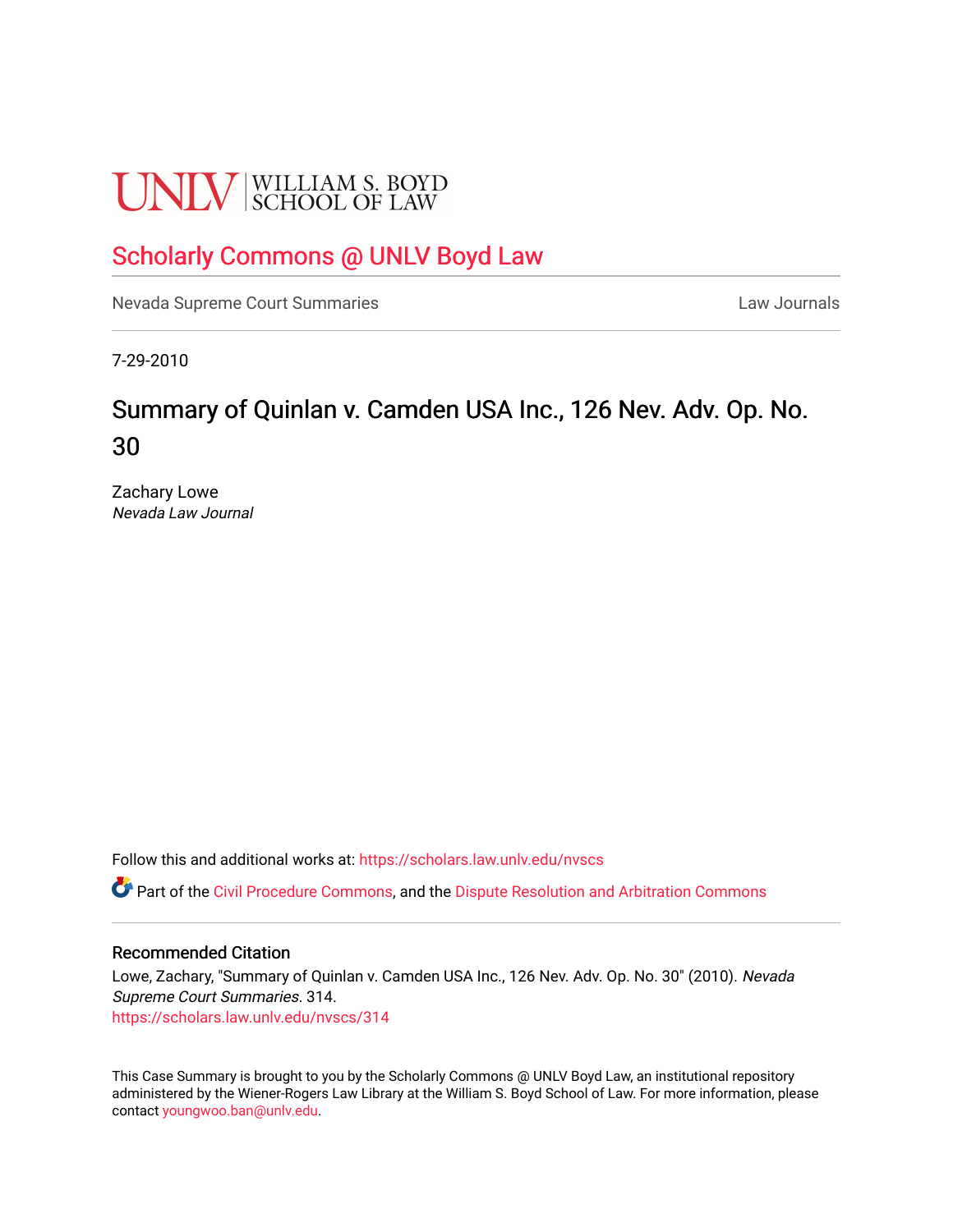# **Quinlan v. Camden USA Inc., 126 Nev. Adv. Op. No. 30 (July 29, 2010)**[1](#page-1-0) CIVIL PROCEDURE

#### **Summary**

Appeal from district court's award of attorney fees and costs in favor of Camden pursuant to a rejected offer of judgment on behalf of Quinlan. The Court decided whether Nevada would adopt an implied consent to service by facsimile for an offer of judgment under NRS 17.115 and NRCP 68.

#### **Outcome**

The court denied the possibility of implied consent to service within the context of an offer of judgment. Consequently, the court held that the district court erred in awarding attorney fees and costs to Respondent because the offer was never properly served.

#### **Factual and Procedural History**

Appellant, Audrey Quinlan, lost a personal injury suit against respondent, Camden USA, Inc., and was ordered by the district court to pay Camden \$41,976 in attorney fees and costs. Previous to trial, Camden submitted by facsimile an offer of judgment, and although appellant's attorney received the offer, he did not expressly consent to service by fax as required under NRCP  $5(b)(2)(D)^2$  $5(b)(2)(D)^2$  $5(b)(2)(D)^2$ .

#### **Discussion**

The issue raised on appeal was whether the district court properly enforced respondent's offer of judgment. An offer of judgment is statutorily created and subject to the express rules of its genesis. NRS 17.115, NRCP 5(a), and NRCP 68 all require "service" for an effective offer of judgment.<sup>[3](#page-1-2)</sup> Respondent's faxed offer was not "served" according to the dictates of NRCP 5(b). NRCP 5(a) specifies, "every ... . offer of judgment . . . shall be served upon each of the parties."<sup>[4](#page-1-3)</sup> NRS 17.115 and NRCP 68(a) also say an offer of judgment must be "serve $[d]$ ." <sup>[5](#page-1-4)</sup> An offer of judgment cannot shift fees and costs under NRS 17.115 and NRCP 68 unless it complies with NRCP 5(b).

Although NRCP 5(b)(2) allows service by fax, it does so only if the receiving attorney "has consented to service by electronic means." [6](#page-1-5) Notwithstanding appellant's lack of express consent to service by fax, Camden argues that Quinlan's lawyer supplied an implied consent to service because he occasionally sent case-related papers via facsimile, including an informal offer to settle.

The Court rejected such a position by looking at the language of NRCP 5(b)(2)(D), which uses "shall" to state its requirement of express, written consent, filed

 $\frac{1}{1}$ 

<span id="page-1-2"></span><span id="page-1-1"></span>

<span id="page-1-0"></span><sup>&</sup>lt;sup>1</sup>By Zachary Lowe.<br>
<sup>2</sup> Nev. R. CIV. P 5(b)(2)(D).<br>
<sup>3</sup> See Nev. Rev. STAT § 17.115; Nev. R. CIV. P. 5(a); and Nev. R. CIV. P 68(a).<br>
<sup>4</sup> Nev. R. CIV. P. 5(a).<br>
<sup>5</sup> See, Nev. Rev. STAT § 17.115; and Nev. R. CIV. P. 68(a)

<span id="page-1-3"></span>

<span id="page-1-4"></span>

<span id="page-1-5"></span>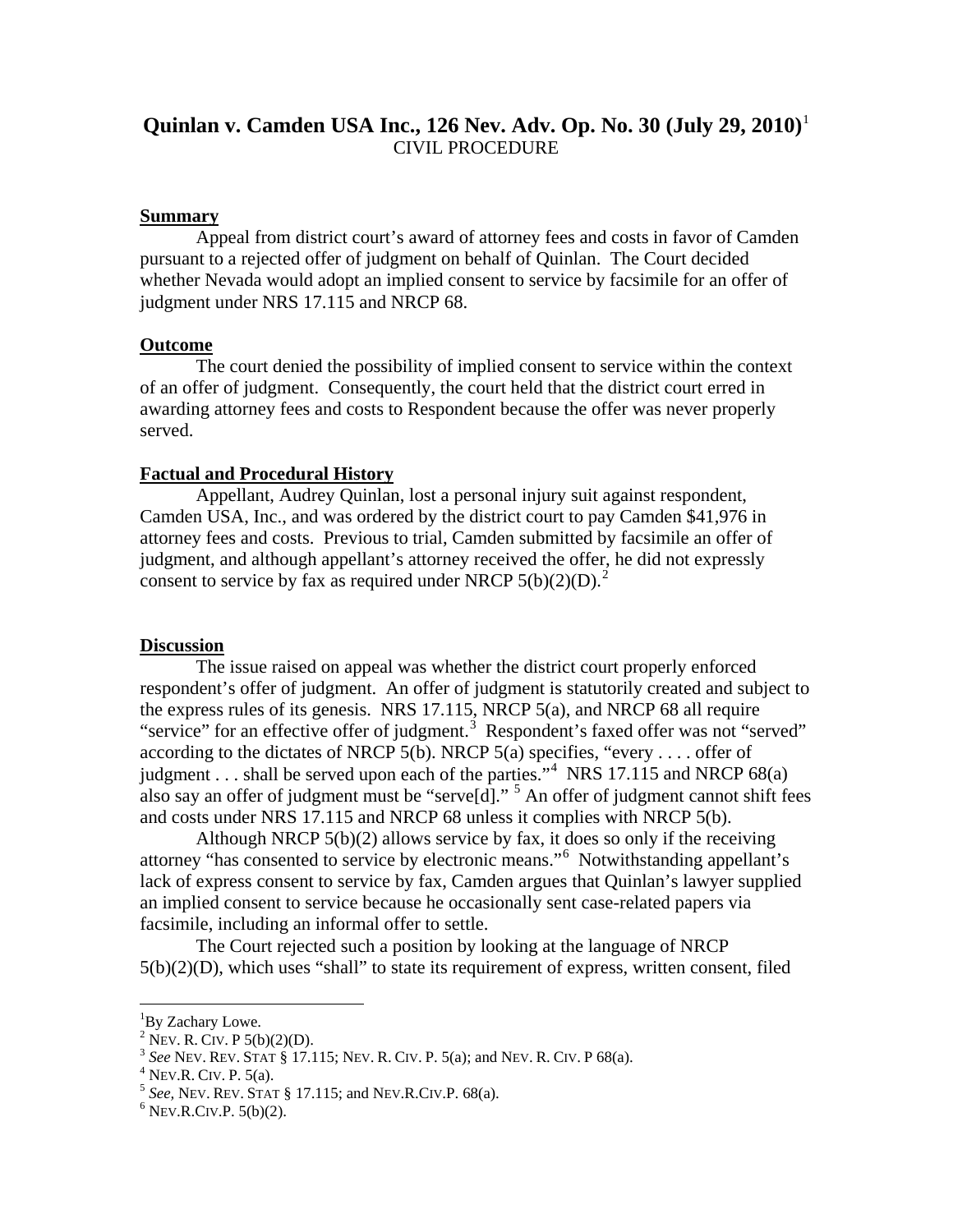with the clerk, to service by electronic means.<sup>[7](#page-2-0)</sup> The Court interprets the use of "shall" as mandatory.[8](#page-2-1) The Court also looked to federal cases and the Federal Rules of Civil Procedure to support its refusal of the implied consent argument.<sup>[9](#page-2-2)</sup>

The Court further recognized that NRS 17.115 and NRCP 68 shift fees in derogation of the common law and therefore require a strict contruction.<sup>[10](#page-2-3)</sup> Finally, the Court emphasized that predictability and fairness require a formal reading of the service requirements in NRS 17.115, NRCP 5, and NRCP 68, "including NRCP 5(b)(2)(D)'s requirement of express written consent to service by electronic means."<sup>[11](#page-2-4)</sup>

#### **Conclusion**

In order to shift fees and costs pursuant to NRS 17.115 and NRCP 68 an offer of judgment must be properly served. If such service is conducted by facsimile, it must be expressly consented to by the receiving party. Implied consent to service is not recognized under Nevada law. Accordingly, the Court reversed the district court's award of fees and costs while upholding all other decisions made by the district court.

<span id="page-2-2"></span><span id="page-2-1"></span>

<span id="page-2-0"></span><sup>7</sup> NEV.R.CIV.P. 5(b)(2)(D). <sup>8</sup> *See*, Moseley v. Dist. Ct., 124 Nev. 654, 664, 188 P.3d 1136, 1144 (2008). <sup>9</sup> *See*, FED.R.CIV. P. 5; Ortiz-Moss v. New York City Dept. of Transp., 623 F. Supp. 2d 404, 407 (S.D.N.Y. 2008).

<span id="page-2-4"></span><span id="page-2-3"></span><sup>&</sup>lt;sup>10</sup> *See*, Bergman v. Boyce, 109 Nev. 670, 679, 856 P.2d 560, 565-66 (1993).<br><sup>11</sup> NEV.R.CIV.P. 5(b)(2)(D).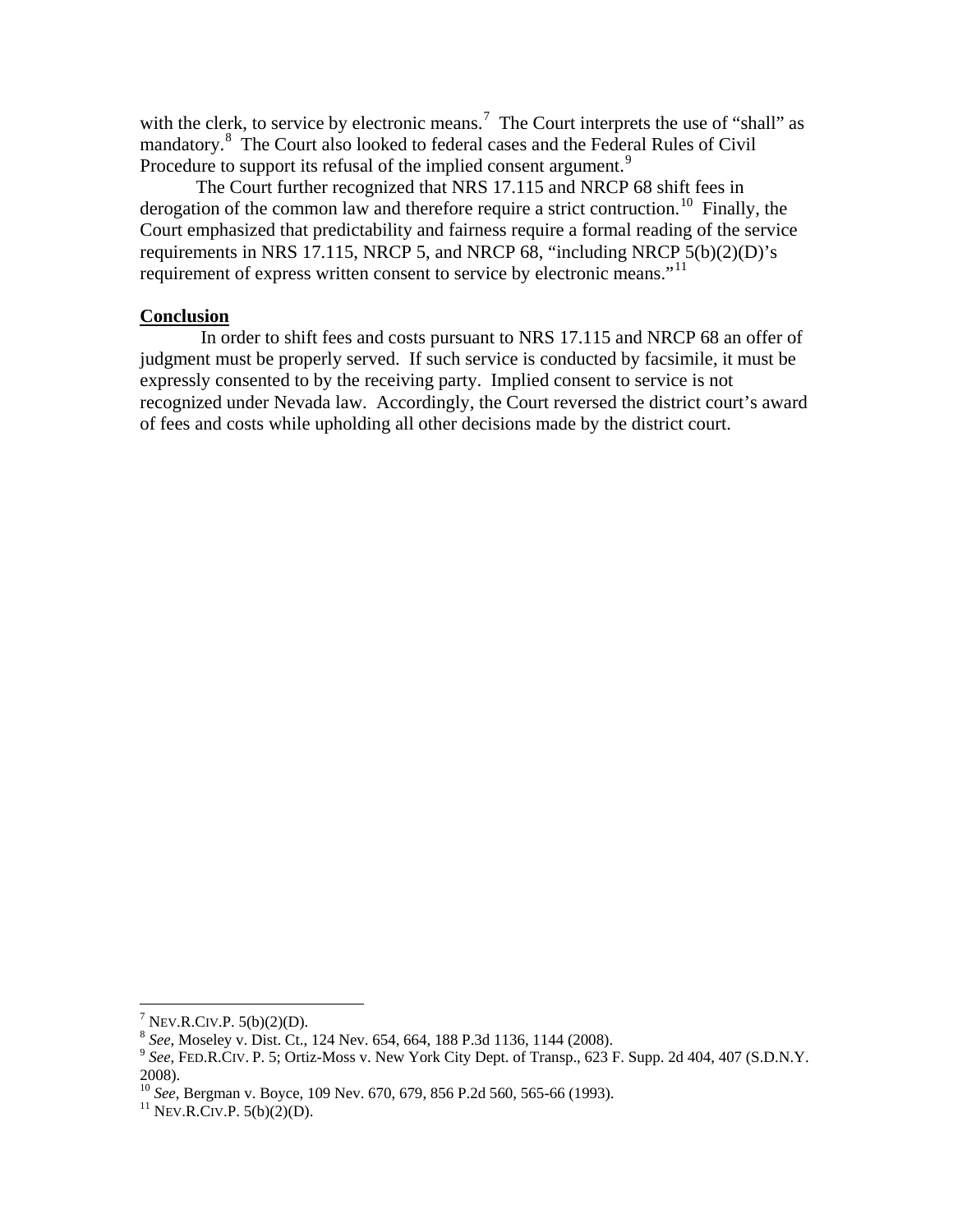Cite as: Quinlan v. Camden USA, Inc.

126 Nev. Adv. Op. No. 30

July 29, 2010

## IN THE SUPREME COURT OF THE STATE OF NEVADA

No. 53521

### AUDREY QUINLAN,

Appellant,

vs.

#### CAMDEN USA, INC.,

Respondent.

 Appeal from a district court judgment on a jury verdict in a tort action. Eighth Judicial District Court, Clark County; James M. Bixler, Judge.

Affirmed in part, vacated in part, and remanded.

Benjamin B. Childs, Las Vegas, for Appellant.

Parnell & Associates and Richard B. Parnell, Las Vegas, for Respondent.

BEFORE HARDESTY, DOUGLAS and PICKERING, JJ.

## **OPINION**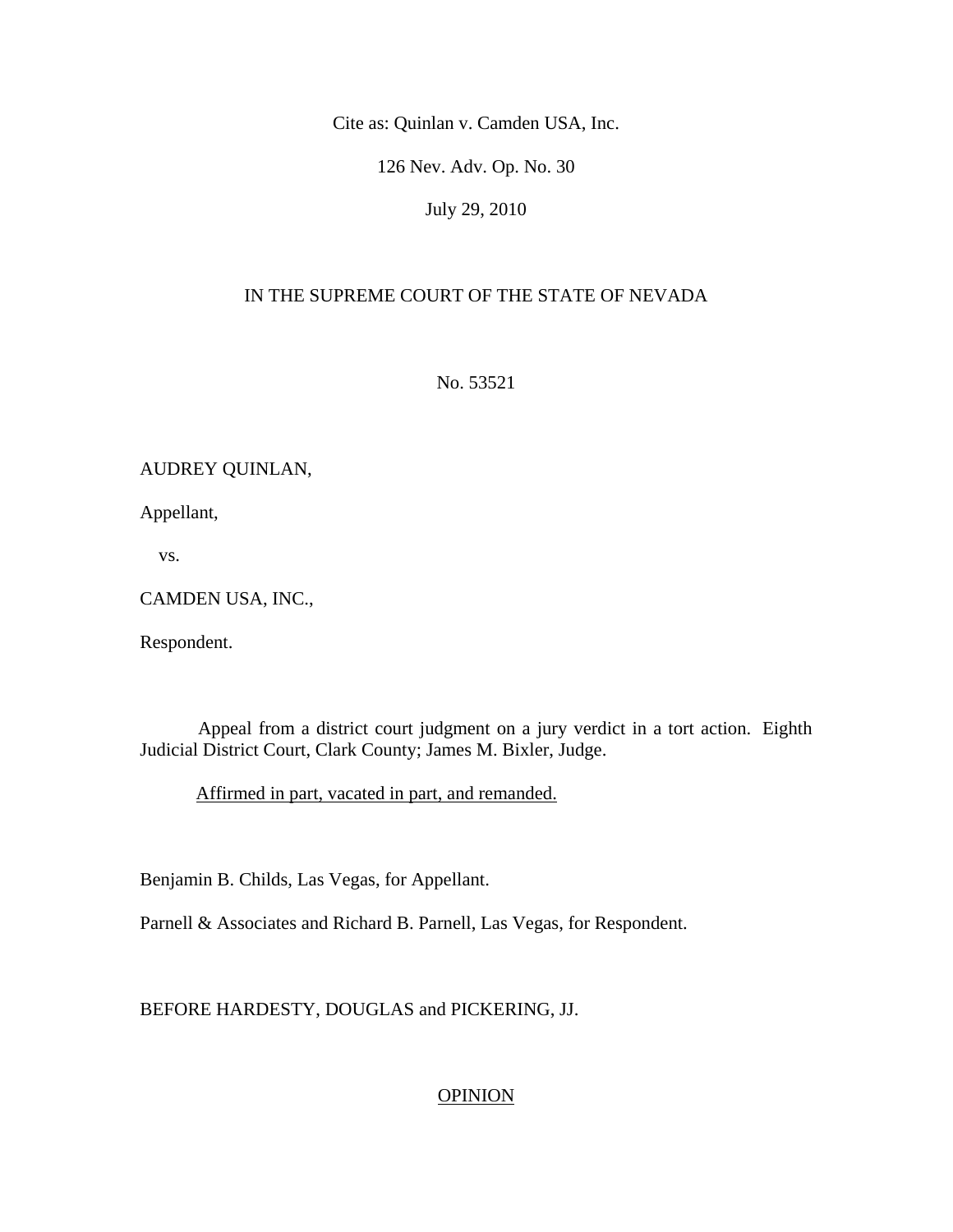By the Court, PICKERING, J.:

 Audrey Quinlan sued Camden USA, Inc. for damages after she tripped on a sidewalk in its apartment complex. She lost at trial and was ordered to pay Camden \$41,976 in attorney fees and costs. The district court based its award on the offer of judgment Camden made under NRS 17.115 and NRCP 68, which Camden sent by facsimile. Although Quinlan's lawyer received the offer of judgment, he had not expressly consented to fax service as NRCP  $5(b)(2)(D)$  requires. It was error to shift fees and costs based on Camden's offer of judgment because NRS 17.115, NRCP 5(a), and NRCP 68(a) all require an offer of judgment to be served in compliance with NRCP 5 and Camden's was not.

 With the exception of the fee award, no other reversible error appears. Accordingly, we affirm the judgment but reverse the award of fees and costs and remand so the district court can calculate and award Camden its taxable costs under NRS 18.020(3).

I.

 In contesting Camden's offer of judgment, Quinlan does not deny she received it. Her challenge is technical: An offer of judgment is a creature of statute and rule; NRS 17.115, NRCP 5(a), and NRCP 68 all require "service" for an effective offer of judgment; Camden's faxed offer of judgment, though received, was not "served" in a way NRCP 5(b) recognizes; thus, the district court erred in using Camden's offer of judgment to shift fees and costs to Quinlan.

 Quinlan makes a valid argument. NRCP 5(a) is entitled "Service: When Required," while NRCP 5(b) is entitled "Same: How Made." NRCP 5(a) specifies that "every . . . offer of judgment . . . shall be served upon each of the parties." NRS 17.115 and NRCP 68(a) also say an offer of judgment must be "serve[d]." For an offer of judgment to shift fees and costs as NRS 17.115 and NRCP 68 allow, its service must comply with NRCP 5(b). See Magnuson v. Video Yesteryear, 85 F.3d 1424, 1429 (9th Cir. 1996) ("In cases involving Rule 68 offers, service . . . must comply with Fed. R. Civ.  $P. 5(b)$ .").

Quinlan had counsel. NRCP  $5(b)(1)$  provides that, "[w]henever under these rules service is required or permitted to be made upon a party represented by an attorney, the service shall be made upon the attorney." NRCP  $5(b)(2)$  lists the permissible ways to serve a party's attorney. While NRCP 5(b)(2) permits fax service, it does so only if the receiving attorney "has consented to service by electronic means." The consent must be express, filed with the clerk, and include specific information:

The served attorney's . . . consent to service by electronic means shall be expressly stated and filed in writing with the clerk of the court and served on the other parties to the action. The written consent shall identify: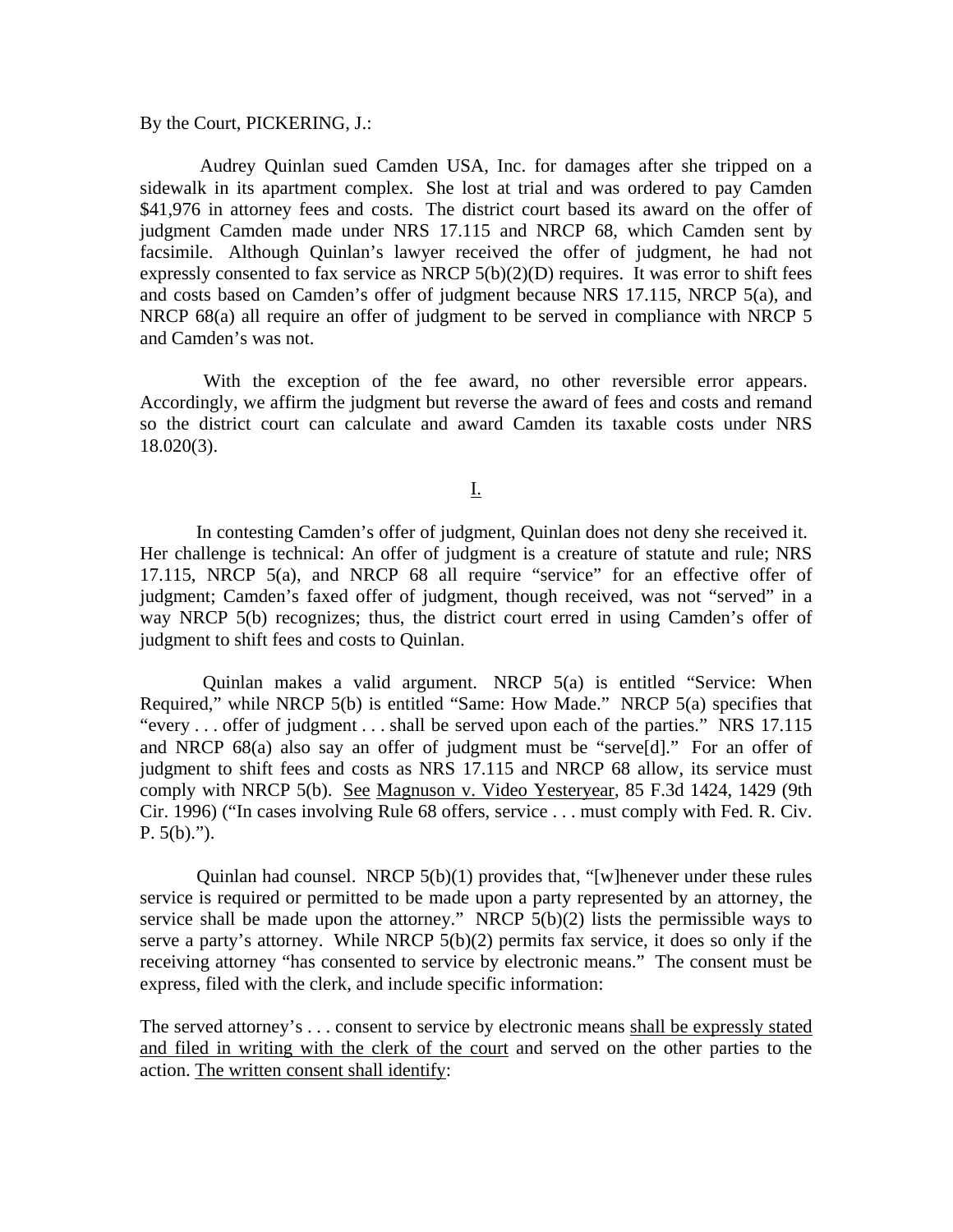(i) the persons upon whom service must be made;

 (ii) the appropriate address or location for such service, such as the electronicmail address or facsimile number;

(iii) the format to be used for attachments; and

(iv) any other limits on the scope or duration of the consent.

NRCP 5(b)(2)(D) (emphasis added).

 Neither Quinlan nor her attorney filed the written consent to fax service that NRCP 5(b)(2)(D) requires. However, Quinlan's lawyer occasionally sent case-related papers via facsimile—including the informal offer to settle that prompted Camden's offer of judgment. Camden urges us to accept implied consent as an adequate substitute for express consent on these facts.

 Camden's implied consent argument fails. NRCP 5(b)(2)(D) uses "shall" to state its requirement of express written consent, filed with the clerk, to service by electronic means. The "use of 'shall' is mandatory unless a rule's construction demands a different interpretation to carry out the rule's purpose." Moseley v. Dist. Ct., 124 Nev. 654, 664, 188 P.3d 1136, 1144 (2008). Nevada adopted NRCP 5(b)(2)(D) in 2005 to "permit[ ] service by electronic means, including facsimile and electronic-mail, consistent with the 2001 amendments to the federal rule." NRCP 5 drafter's note (2004). Under Fed. R. Civ. P. 5, as amended in 2001, "[t]he consent [to fax service] must be express, and cannot be implied from conduct." Fed. R. Civ. P. 5 advisory committee's note (2001).[1]

 We agree with the federal cases that have rejected implied consent to service by fax as a basis for upholding a faxed offer of judgment under Rules 5 and 68. Ortiz-Moss v. New York City Dept. of Transp., 623 F. Supp. 2d 404, 407 (S.D.N.Y. 2008) ("[c]onsent to service by electronic means must be specifically agreed to in writing and cannot be implied from past conduct"; absent specific written consent, faxed acceptance of an offer of judgment is not effective even though the party receiving the fax did not object to such service earlier in the litigation) (internal citations omitted); McKenna v. Nat'l Action Fin. Servs., No. 07-60880-CIV, 2008 WL 1741495, at \*1 (S.D. Fla. Apr. 11, 2008) (rejecting faxed offer of judgment where no written consent to fax service had been filed; Fed. R. Civ. P. 5 "requires service of an offer of judgment" and "service may be made by electronic means or other alternate means only if written consent is given"), reh'g denied, 2008 WL 5572637 (S.D. Fla. Apr. 23, 2008); see 4B C. Wright & A. Miller, Federal Practice & Procedure § 1147 (3d ed. 2002) ("Consent to service under Rule  $5(b)(2)(D)$  must be in writing [and] ... cannot be inferred from the conduct of the intended recipient."); Magnuson, 85 F.3d at 1429 (service by fax of the Rule 68 offer was inadequate, even though Magnuson apparently did receive a faxed copy of the offer) (decided under the pre-2001 version of Fed. R. Civ. P.  $5(b)(2)$ ).[2]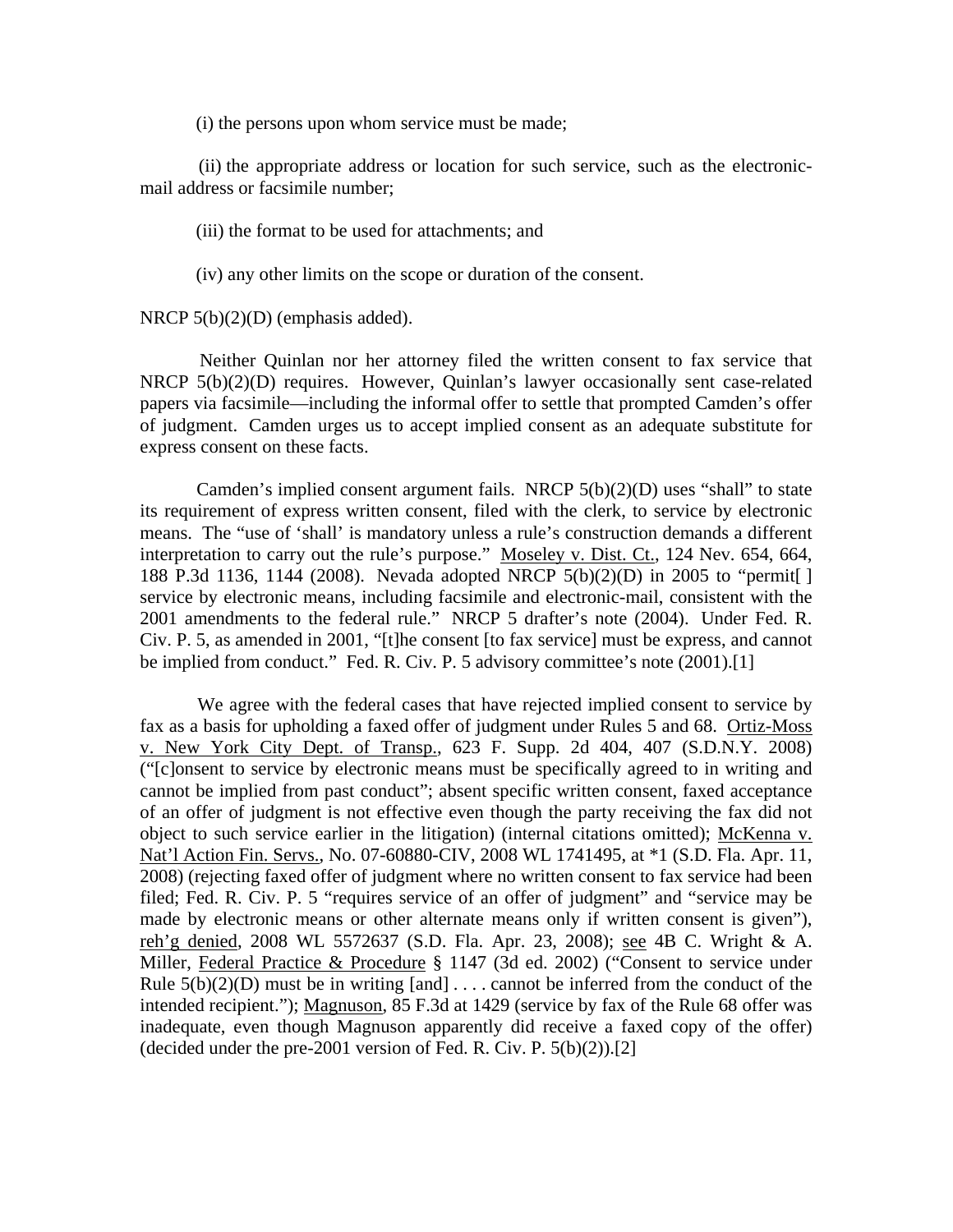In providing parties with the means to shift fees and costs, NRS 17.115 and NRCP 68 offer a tool not available at common law. See Albios v. Horizon Communities, Inc., 122 Nev. 409, 431, 132 P.3d 1022, 1036-37 (2006) ("statutes permitting costs are in derogation of the common law [and] should be strictly construed") (citing Bergmann v. Boyce, 109 Nev. 670, 679, 856 P.2d 560, 565-66 (1993)). Use of this tool depends on meeting stated time deadlines, Palace Station Hotel & Casino v. Jones, 115 Nev. 162, 165, 978 P.2d 323, 325 (1999) (time calculations are critical to a predictable application of the offer of judgment rules), and other formal requirements. Pombo v. Nevada Apartment Ass'n, 113 Nev. 559, 562, 938 P.2d 725, 727 (1997) ("An offer of judgment must be unconditional and for a definite amount in order to be valid for purposes of NRCP 68"). Predictability and fairness are not served by reading the formal service requirements out of NRS 17.115, NRCP 5, and NRCP 68, including NRCP 5(b)(2)(D)'s requirement of express written consent to service by electronic means.

The district court upheld the fax service under EDCR 7.26(a)(3), which lists facsimile service as a permissible form of service but is silent on whether consent to such service is required and, if so, what form it must take.[3] Considered by itself, in isolation from NRCP  $5(b)(2)(D)$ , EDCR 7.26(a)(3) can fairly be read to permit fax service as freely as service by mail or by hand. When EDCR 7.26(a)(3) is read together with NRCP  $5(b)(2)(D)$ , however, the only reading that gives meaning to both rules is to read EDCR 7.26(a)(3) as permitting fax service in general, provided NRCP  $5(b)(2)(D)$ 's express consent requirement has been met. See Albios, 122 Nev. at 418, 422, 132 P.3d at 1028, 1030-31 (if possible, "this court will interpret a rule or statute in harmony with other rules and statutes," especially where, as here, one provision is silent on specifics included in another). A contrary reading puts EDCR 7.26(a)(3) in conflict with NRCP  $5(b)(2)(D)$ 's express written consent requirement, in which case NRCP 5(b)(2)(D) still controls. Cheek v. FNF Constr., Inc., 112 Nev. 1249, 1253, 924 P.2d 1347, 1350 (1996) ("'[t]he district courts have rule-making power, but the rules they adopt must not be in conflict with the Nevada Rules of Civil Procedure'" (alteration in original) (quoting Western Mercury, Inc. v. The Rix Co., 84 Nev. 218, 222-23, 438 P.2d 792, 795 (1968), and citing NRCP 83, which states that "[e]ach district court . . . may from time to time make and amend rules governing its practice not inconsistent with these rules").

 Since Camden's offer of judgment was not properly served, it does not operate to shift fees and costs. We therefore reverse their award and remand for the district court to determine Camden's taxable costs.

#### II.

 Quinlan also asserts error in the district court's admission of daytime photographs when her injury occurred at night; its refusal to grant her request for a jury view of the sidewalk; its allowance of a late-designated witness's testimony; and its denial of her new trial motion. We review these claims of evidentiary, trial, and post-trial error for an abuse of discretion, Sheehan & Sheehan v. Nelson Malley & Co., 121 Nev. 481, 492, 117 P.3d 219, 226 (2005) (explaining that the district court has "broad discretion in determining the admissibility of evidence" (internal quotation omitted)); Dep't of Hwys.